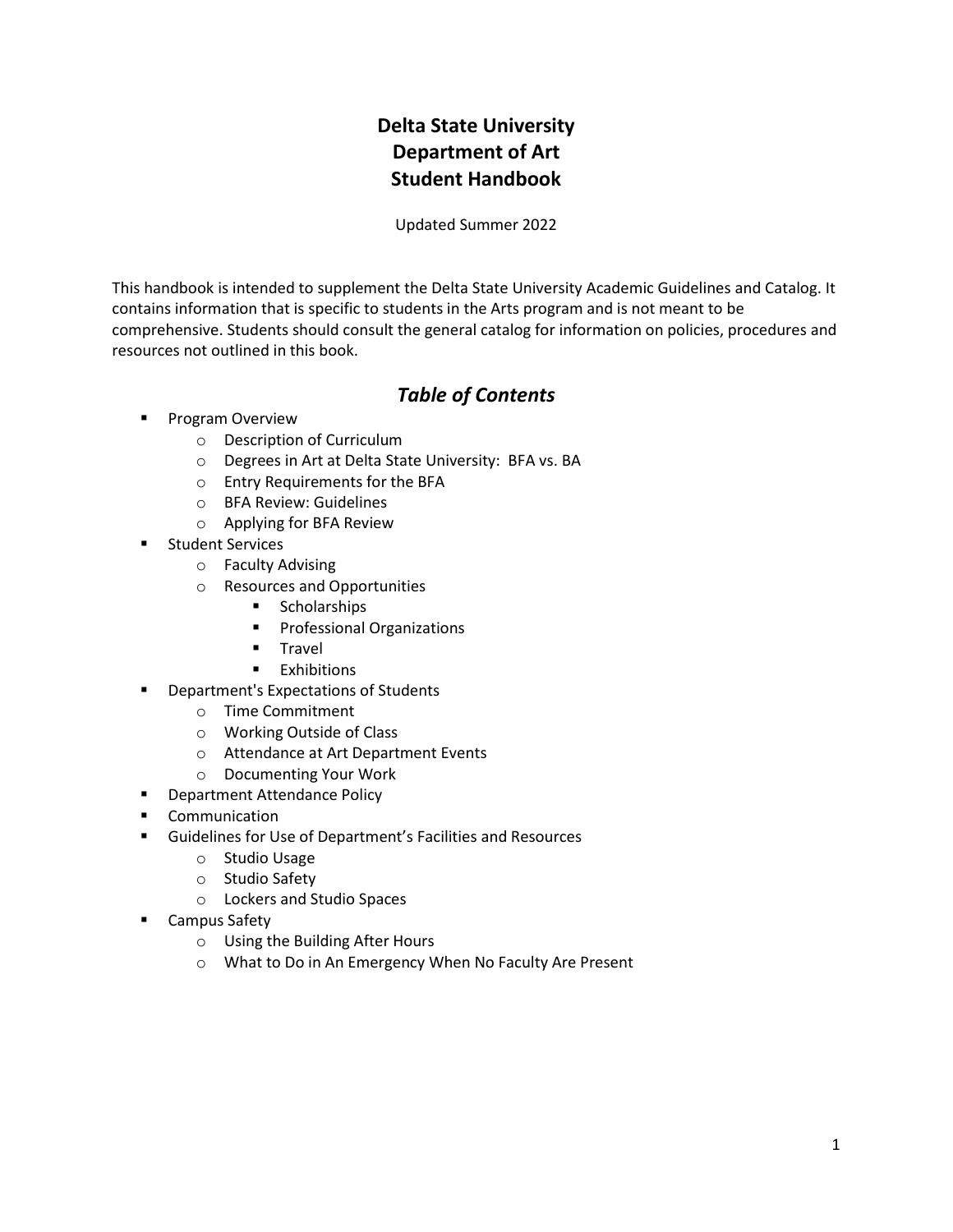# *Program Overview*

### **Welcome to the Art Department at DSU!**

The Art Department offers a Bachelors of Art and Bachelors of Fine Arts Degree in Animation, Crafts (Ceramics, Fiber, Furniture Making), Digital Media Arts, Graphic Design, Painting, Photography, and Sculpture.

As a student in the art department, you will have access to spacious, well-equipped classrooms and studios, and programs guided by a faculty committed to excellence in teaching, research, production and exhibition in their respective areas of professional qualifications. The Fielding Wright Art Center Gallery which is operated by the department offers six exhibitions annually which bring internationally known artists to campus. The Mathews Sanders Sculpture Garden at Delta State University is host to a sculpture biennial that provides an opportunity to study work by established artists. The department's annual museum studies and study abroad opportunities will expose you to diverse cultures and learning opportunities. We also offer a number of service learning opportunities that allow you to gain professional experience. The program we offer will prepare you for graduate coursework and/or entry into the competitive and demanding fields of art and design.

What makes the art department at Delta State University unique is its low faculty-to-student ratio which allows students to work closely with their faculty and receive the kind of one-on-one instructions larger art departments cannot offer. The close interaction between faculty and students also fosters a sense of community that encourages the exchange of ideas and collaboration. This community includes retired faculty and alumni which regularly return to give presentations or teach special topics courses.

### **Description of Curriculum**

To earn a BA or BFA in art, students must successfully complete 120 credit hours. Although the specific courses you will take differ from concentration to concentration - consult the academic map for your concentration for details (available on the art department's website)- , generally the 120 credit hours are comprised of:

- First-Year Seminar (1 hour)
- General Education Courses (38-41 hours)
- Art Core (36-42 hours)
	- o Foundation Courses
	- o Core Requirement
- Concentration Coursework (27-33 hours)
- Art Electives (12 hours)

**The First-Year Seminar** is a course all Freshmen and first-semester transfer students at DSU take. It offers an introduction to academia, academic resources available to students, and tools and strategies to succeed in your academic career.

**General Education Requirements** have to be completed by all students at Delta State University. The General Education Requirements consists of courses in English composition, communication, humanities and fine arts, math, perspectives on society, and personal development.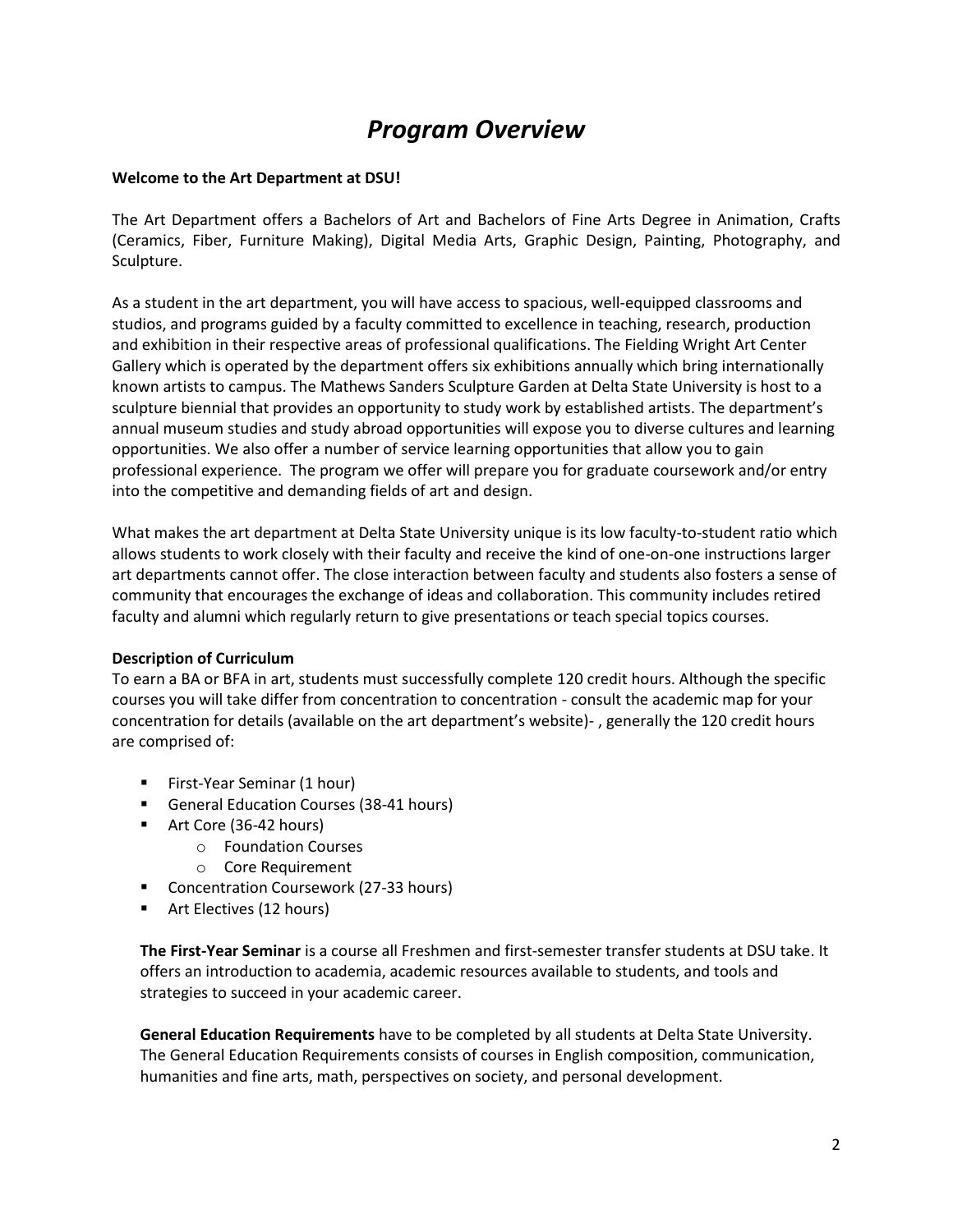**Foundation courses** are intended to provide you with basic skills any art student requires such as two-dimensional and three-dimensional design, drawing, and an introduction to Western art history. The art core also includes a *Methods in Art* seminar which will help you to think critically about your work, articulate your ideas in writing and visual form, and prepare you for the BFA Entrance Review.

**The Core Courses** offer you an opportunity to experiment with a variety of different media. Most students will have had limited exposure to art before entering college and the Core courses will introduce you to a broad range of media you might not be familiar with and thus provide an opportunity to discover an art form that suits your talents and objectives.

In addition, these Core courses will provide you with essential skills every artist needs, i.e., how to document your work with photographs or video, how to edit digital images, how to design promotional material, or how to build frames or crates for your artwork. After you have completed the Art Core Courses you may go up for the BFA Entrance Review (see a detailed discussion of the BFA Review below).

**Concentration and Art Elective Coursework.** After successfully completing your BFA Review, you will focus your efforts in one area of concentration. You will also take a number of courses in a secondary area of concentration (cognate). You will take between 36 to 42 hours of course work in your area of concentration and 12 hours of art courses of your choice, which allows you to acquire technical mastery in your area of concentration as well as an understanding of the area's history and possibilities and develop your own vision.

**Senior Thesis** taken the final semester of the program is the capstone course of the BFA program. The senior thesis allows you conceive, plan and execute a coherent body of work for exhibition that reflects your aesthetic vision, technical facility, and understanding of your art-historical, theoretical, and personal sources and precedents. You will select a senior thesis committee and submit a proposal for your senior thesis the semester before you enroll in the senior thesis course. The senior thesis committee will be comprised of the head of your concentration and 2 to 3 other faculty to guide you through this project. You will have to explain and defend the conceptual framework and process of your senior thesis project in a series of meetings with your senior thesis committee, a short thesis paper, and a final critique. (Detailed instructions for the senior thesis can be found on the art department's website)

| Year 1 and 2         | <b>First-Year Seminar</b>                         |
|----------------------|---------------------------------------------------|
|                      | <b>General Education Courses</b>                  |
|                      | <b>Art Foundation Courses</b>                     |
|                      | <b>Art Core Courses</b>                           |
| At the end of year 2 | <b>BFA Entrance Review</b>                        |
| Year 3 and 4         | <b>Concentration Courses</b>                      |
|                      | <b>Art Elective Courses</b>                       |
| Last semester        | <b>Senior Thesis and Senior Thesis Exhibition</b> |

## **Progression Timeline**

#### **Degrees in Art at Delta State University: BFA vs. BA**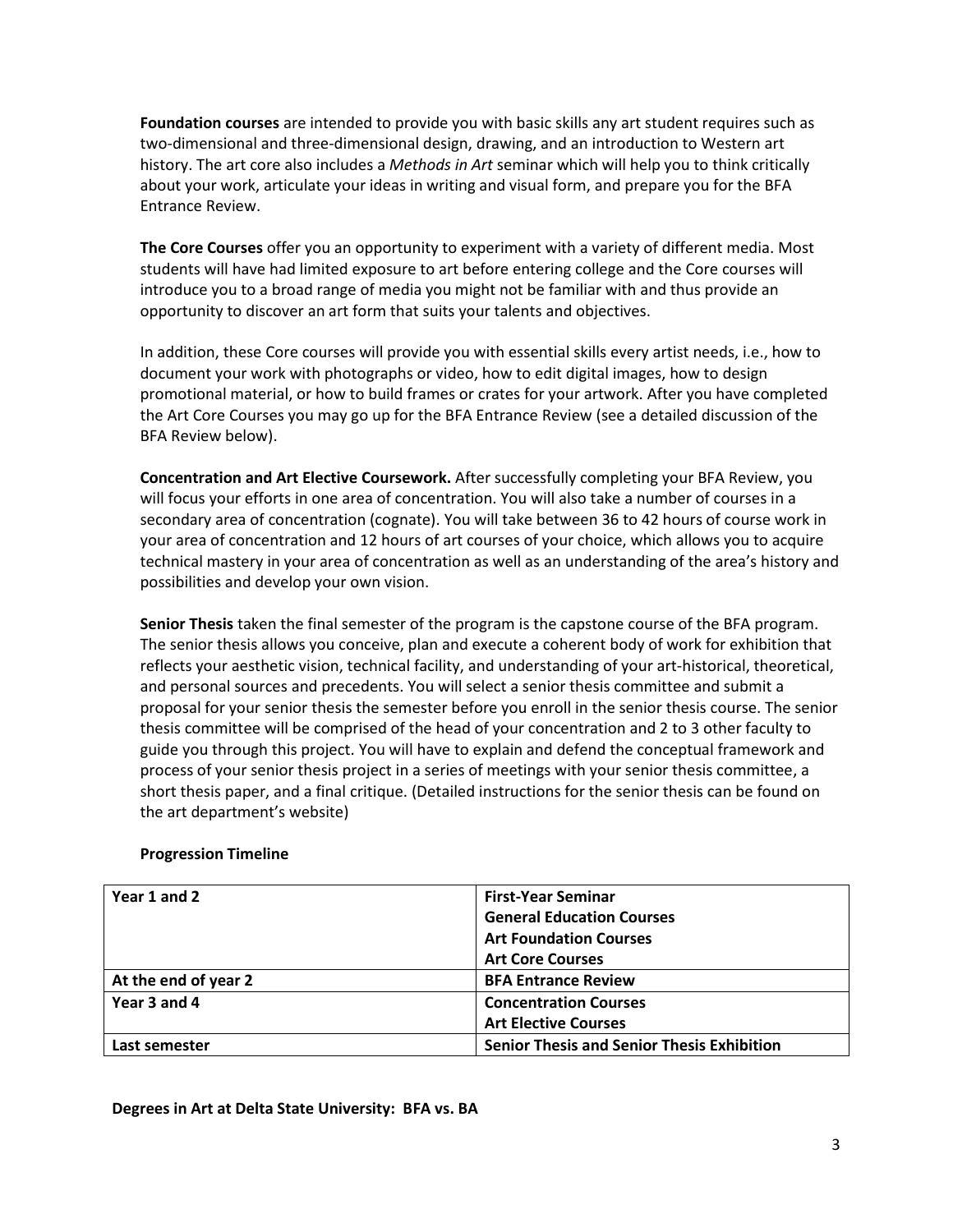What is the difference between a Bachelor of Fine Arts (BFA) and Bachelor of Arts (BA) degree with an emphasis in Art? The truth is that there is no difference in the quality of training that you will receive in the BFA and BA programs. Both programs are focused on helping talented students become wellrounded arts professionals. Students in both programs enroll in studio-based courses where they learn to create dynamic artwork and train for a career in the arts. Opportunities to participate in art sales, field trips and student organizations are open to both BFA and BA majors. Both programs are accredited by the National Association of Schools of Art and Design (NASAD).

One of the main differences between the BA and BFA, is that the first is a general degree (BA) and the other a professional one (BFA).

As a liberal arts degree, the BA allows you to explore different areas of art in order to discover your interests and aptitudes. The course work completed during the BA degree provides an excellent technical, conceptual, creative and aesthetic foundation combined with other academic disciplines offered at the university. The ultimate goal of a BA is a broad foundation of knowledge as well as creative growth.

On the other hand, the BFA is a professional degree and is considered to be the most prestigious bachelor's degree in the visual arts. It provides intense study of a particular concentration with the goal of mastering a specific art form. The major foundation courses provide the base from which you select an emphasis and complete rigorous and in-depth course work, providing you the opportunity to discover your own artistic voice and graduate with a greater level of artistic mastery.

Both degrees require that you complete the university's general education requirements. Beyond that, the BFA provides a more specialized curriculum than the BA, which lets you explore multiple artistic areas. The BA, does not require a particular emphasis, but is designed for students who seek to study a broad range of art forms. Where the BA is more flexible, the BFA can be termed as more rigid. For example, BA students can take electives in all studio areas. BFA students, however, do not take as many elective courses, instead focusing their energy into rigorous studio classes in one specific field with a minor concentration in a second field. For example, Delta State University's BFA program offers areas of emphasis such as Graphic Design, Digital Media Arts, Painting, Sculpture, Crafts, and Photography. As a BFA candidate you would be required to choose a concentration within one of the above art forms and one minor concentration in a second art form. This emphasis provides a more focused professional training instead of the generalized exploration provided by a BA.

The choice to pursue a BA versus a BFA should be guided by a student's postgraduate aspirations. The exploration of a BA degree can prepare you for a broad range of occupations involving artistic skill, for example, in advertising, publishing, as librarian, the entertainment industry, in the gallery system, and in the museum field. The BA will also prepare students to pursue graduate-level degrees (MA and PhD) in academic and studio. The BFA, on the other hand, is designed for students who seek professional employment in their chosen field, such as a professional or commercial artist, or are intent on pursuing a Master of Fine Arts degree.

#### **Entry Requirements for the BFA**

BFA students are expected to develop a personal vision, a high level of technical competence, and the ability to articulate their ideas in visual form. Matriculation into the BFA program is by way of a review process at the end of your sophomore year. The process requires (a) academic eligibility (b) submission of a portfolio, and (d) an interview.

#### **BFA Review: Guidelines**

The BFA is a proficiency-based program and students seeking admission to the BFA program must complete and pass an entrance review conducted by the entire faculty. Entrance reviews will be held every spring in the weeks leading up to finals week.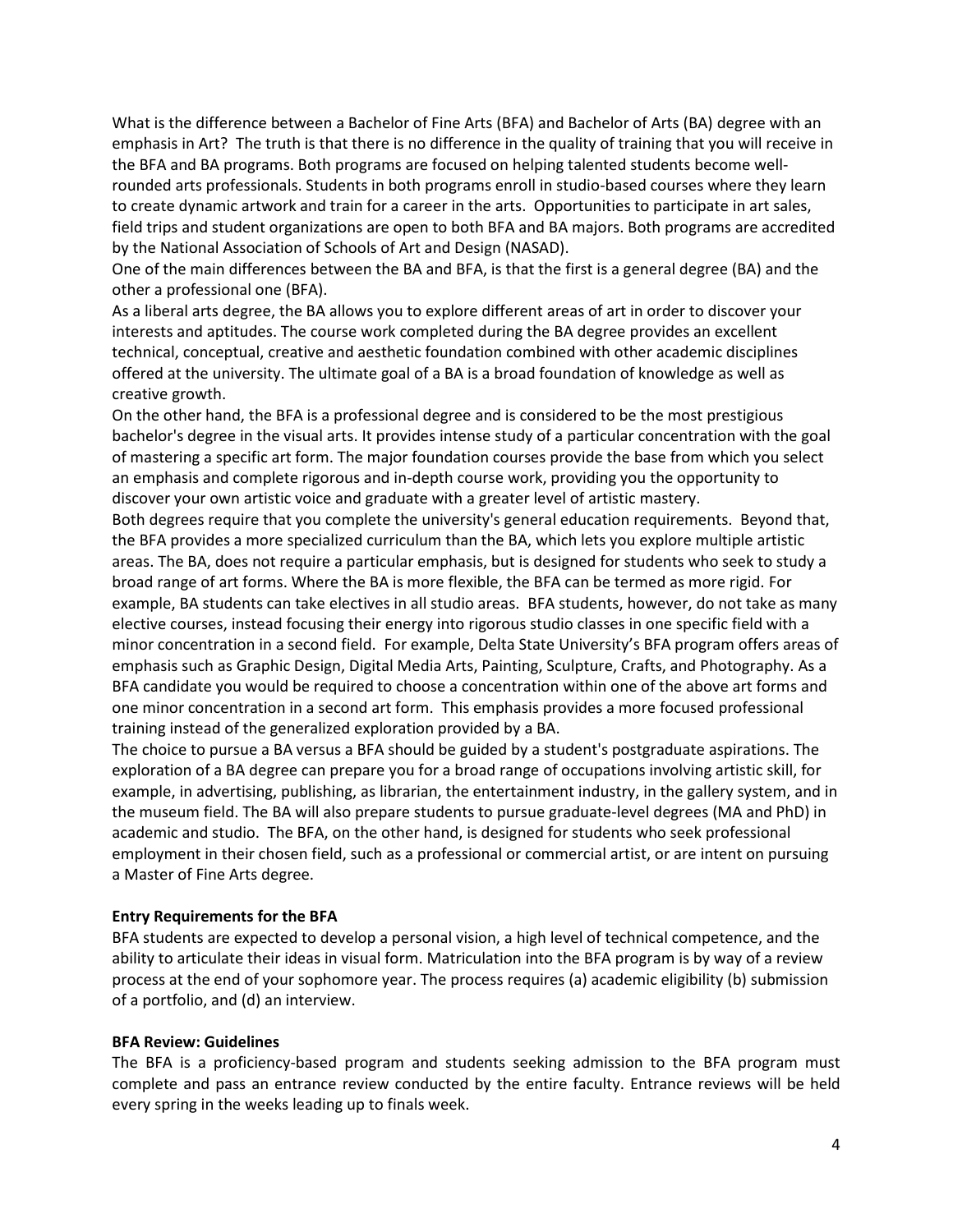Only students, who have strong work, are ready to work independently beyond classroom instruction, and have a clear objective for pursuing a BFA should apply. If you do not pass the review, you may reapply the following year or continue in the BA track.

The review committee will assess the quality of your portfolio based on technical development, conceptual strength, and ability to work independently. The committee will discuss the results of the review with you and provide the results in writing. The minimum score needed to gain entry into the BFA program is **36 points**.

## **Applying for BFA Review**

To apply for the review, you must meet the following requirements:

- (a) Academic eligibility
- Have completed **at least 21 hours (including courses in progress)** in the **Foundation** curriculum **(listed below),** including two of the art history core courses (transfer students, students having changed majors, and other exceptions need to see their advisor to determine eligibility)
	- o Art 150, Art 158, Art 175, Art 250, Art 201, Art 401, Art 402
- Have a GPA of 2.7 and C or better in all art courses
- (b) Portfolio submission
- Submit a review portfolio that must include:
	- o A **Letter of Intent** that articulates why you want to pursue a BFA and what your aspirations for the future are. Also, evaluate yourself in this statement; your performance, strengths and weaknesses **(500-word minimum)**
	- o Artistic statement
		- Include: Specific influences and why/how those influences show in your work
		- Be specific to your desired major
		- Cite a specific piece of your artwork and speak to the concept used in the creation of that piece and how that concept will be used as you continue to make new artwork
		- Cite a specific style of work or genre of art that you use as inspiration in your work
	- $\circ$  10-15 examples of classwork (include examples of drawing, 2-d and 3-d work, as well as work in intended concentration)
	- $\circ$  5-10 examples of independent work (pages from your sketchbook that show how you develop ideas for a work are applicable)
		- All artwork must be **labeled** in this format: Student's name, title of artwork, medium, course #, assignment description, year the work was created
	- o **A minimum number of 15 pieces and maximum number of 25 pieces need to be submitted otherwise the portfolio WILL NOT BE REVIEWED**
	- $\circ$  Video submissions: Burn the video to a DVD and submit to Diane McCall in the art office with this form. You must also create an external link to YouTube and put together a reel (trailer?) of the movie (2-5 minutes) and submit the reel images (screen shots?) with the external link when you submit on Canvas.
- (c) Mandatory Information Session
	- **E** Attend an information session, which covers the BFA review process, including portfolio submission details. **ATTENDENCE IS MANDATORY TO SUBMIT YOUR PORTFOLIO.**
- (d) Interview
	- An in-person interview is also required for entrance into the BFA program. You must be prepared to answer questions about your work and elaborate on your artistic processes. You must schedule a 15-minute time slot in the Art Department office to be interviewed by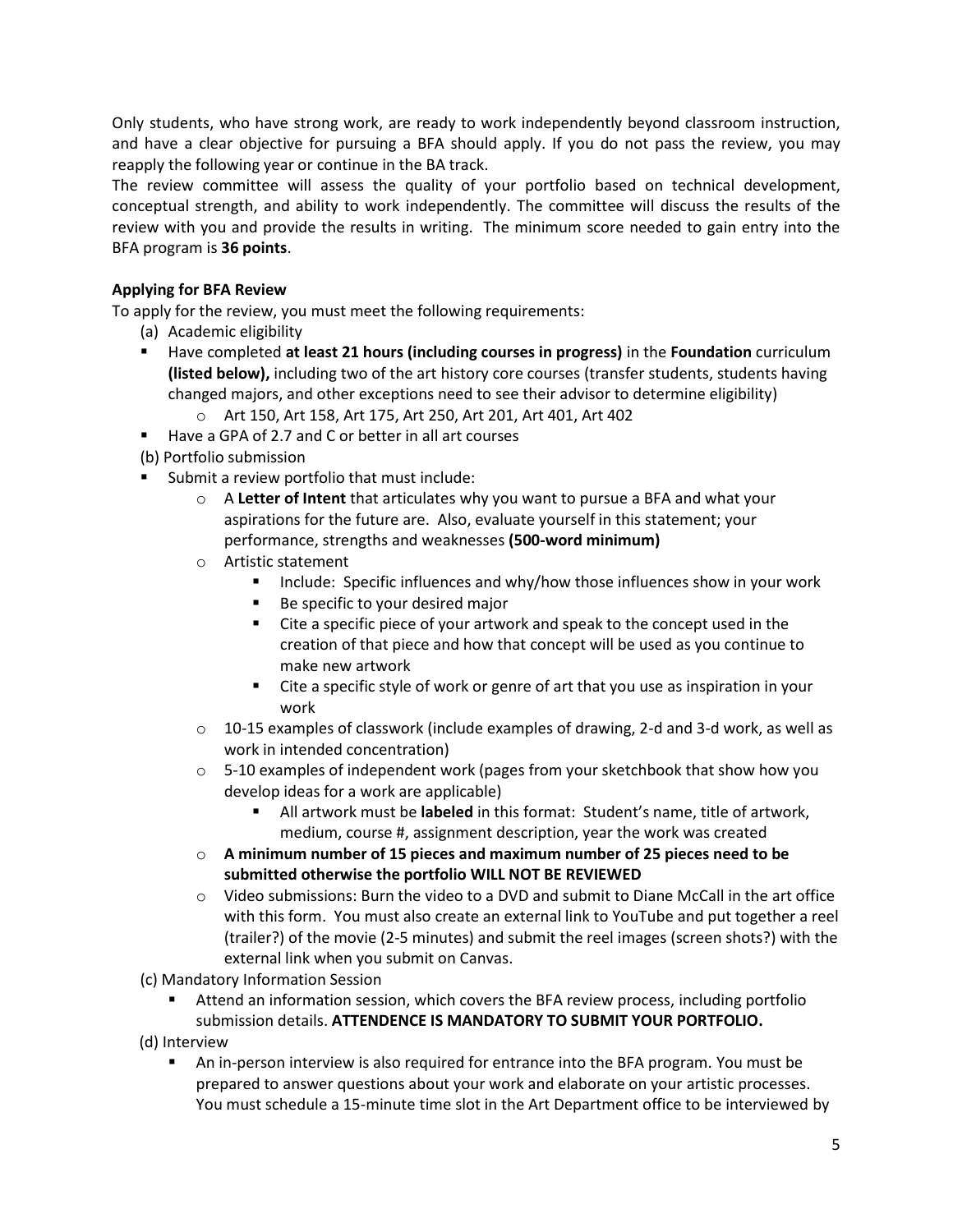the art faculty. You must bring 5-8 examples of your top work to the interview unless contacted by the faculty to bring specific pieces from your portfolio.

- You must be dressed appropriately for the interview.
- You must turn your cell phone off during the interview

## **Criteria for Portfolio Assessment**

**Craft** 

- *How well is the project made? Do all decisions seem purposeful and well crafted? Is it well executed? Do craft issues distract from or enhance the overall concept or experience?* 

■ Conceptual Strength

- *Is there a consistent and thoughtful approach? Do the objects/symbols used help the audience understand the message? Which design principles apply to the project, and how do they reinforce the design exploration? Does this project demonstrate college level thinking?*

▪ Presentation

- *How are design elements and principles explored in this project? Is the quality of the final project compelling, provocative, dynamic, or is it underdeveloped?* 

■ Overall Impression

*-Does the project feel finished or does more time need to be spent refining? Do the techniques used in the creation of the work feel fully understood as demonstrated in the quality of the finished product? Does this reflect adequate understanding of design elements and principles?*

## **Scoring of Portfolio**

- Unsatisfactory Indicates a poor and inconsistent understanding of foundation concepts/practices; student has not achieved a minimum understanding of basic concepts
- Satisfactory Indicates average work and a usable, developed grasp of foundation concepts/practices
- Excellent Represents exceptional work and indicates an extraordinary grasp of foundation concepts, practice, and level of engagement

## *Student Services*

### **Academic Advisor**

Upon declaring their major students are assigned a **faculty academic advisor**. This advisor will assist you with planning your academic program in ways that support the **degree requirement** and **your career objectives**. Specifically, your advisor will help you to:

- o Understand the degree requirements as indicated by the academic catalog
- o Interpret university policies and procedures
- o Identify and access specialized campus resources, programs and services

Your faculty advisor is not an expert in everything so seek advice from other faculty members, administrators, academic and counselling centers on campus and your peers.

- Speak to your faculty advisor regarding all issues related to:
	- o Course selection and Registration
	- o Academic performance
	- o Change of major
	- o Major personal crisis that will affect performance
	- o Campus disputes related to academics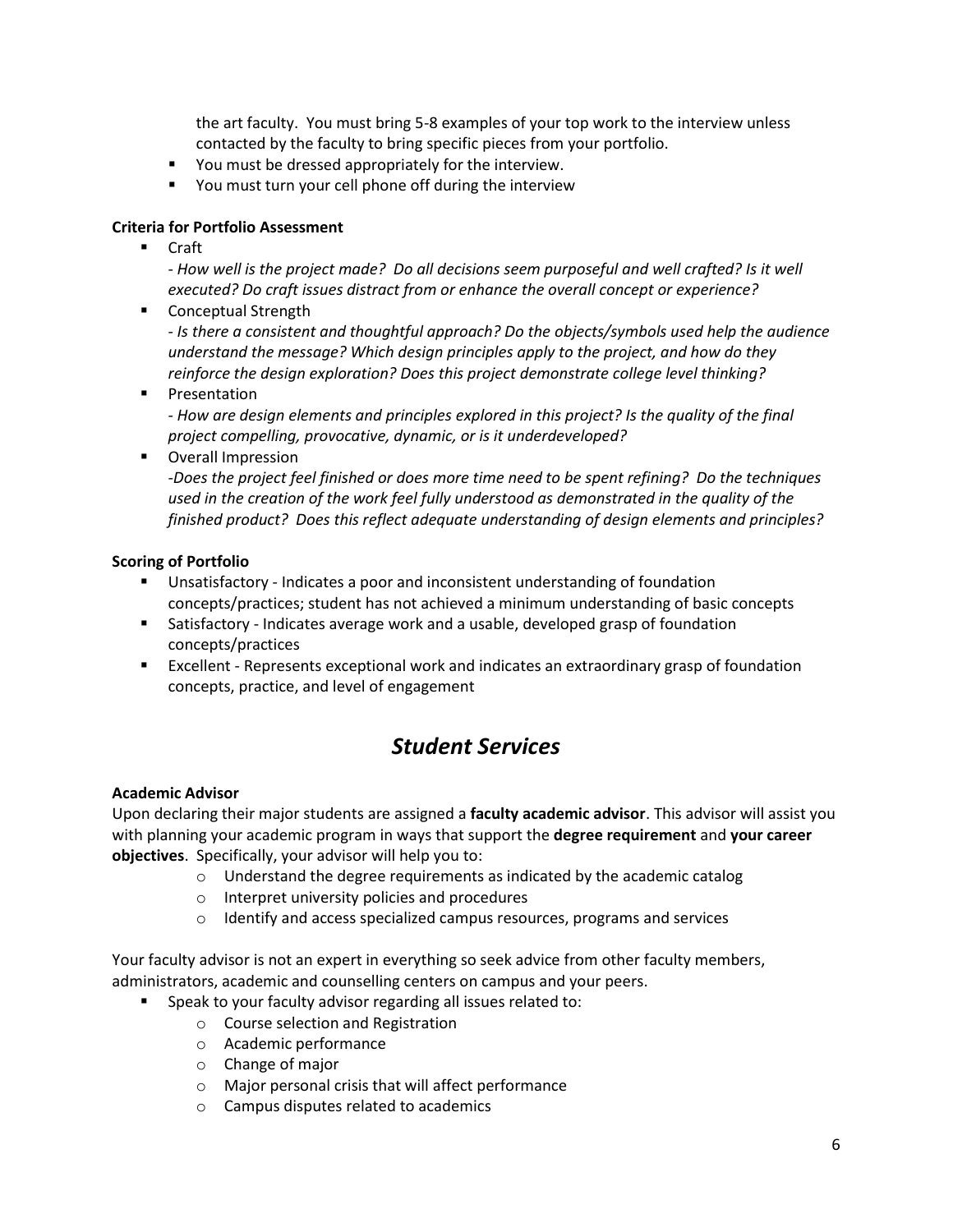- o Career objectives
- o Opportunities for graduate school, internship, fellowships, summer research
- o Challenges with adjusting to university life
- It is up to you to make the most of your advising opportunities. Take the initiative to:
	- o Meet regularly with your advisor
	- o Track your academic progress
	- o Meet dates and deadlines
	- $\circ$  Seek advice from other faculty members and professionals related to career goals
- If you wish to switch advisors:
	- $\circ$  Make an appointment to discuss this matter with the chair of the department. Also make sure to inform the individual who is in charge of your program and the faculty advisor.
- **Registering for courses** Review the courses offered in the next semester by going to the DSU Services Online link [\(http://www.deltastate.edu/mydsu/0\)](http://www.deltastate.edu/mydsu/0), then make an appointment to meet with your advisor. Take the following to your advisement session:
	- Student ID# and pin
	- Up-to-date Degree Check/ Program Balance Sheet
	- List of intended courses for the semester you are registering for

Your advisor will review your selection and provide you with your Alternate Pin so that you can enroll for your courses via DSU Services Online.

## *Resources & Opportunities*

### ▪ **Scholarships**

The Art Department is able to offer a variety of merit-based scholarships for incoming students as well as for continuing students.

**Scholarships for incoming students** are awarded based on a portfolio review. Scholarships range from \$500 to \$4000.

The Art Department also offers a variety of **scholarships designated for transfer students.**

A variety of other **scholarships for incoming freshmen and transfer students** are available **through the university**, to learn more about these opportunities visit http://www.deltastate.edu/admissions/tuitionscholarships/.

**Scholarships for continuing students** are also based on merit and are voted on by the faculty of the Art Department, these include the Belenchia Scholarship (\$250), the Vivian Brown Hannah Scholarship (\$350), the Ferretti-Karnstedt Scholarship (\$500), the Duff Dorrough Scholarship (\$1000), the Smith Patterson Scholarship (\$1000), and the Maxine Boggan Holcomb Scholarship (\$1,500).

In addition, the annual Crosstie Arts and Jazz Festival of Cleveland hosts an art competition for students, the winner is awarded the Malcolm Norwood Scholarship in the amount of \$1500. The competition is held annually in early April.

## ▪ **Student Chapters of Professional Organizations**

Delta State University's art department is host to a chapter of Kappa Pi, international art honor society, as well as a student chapter of the American Institute of Graphic Arts (AIGA). Art education majors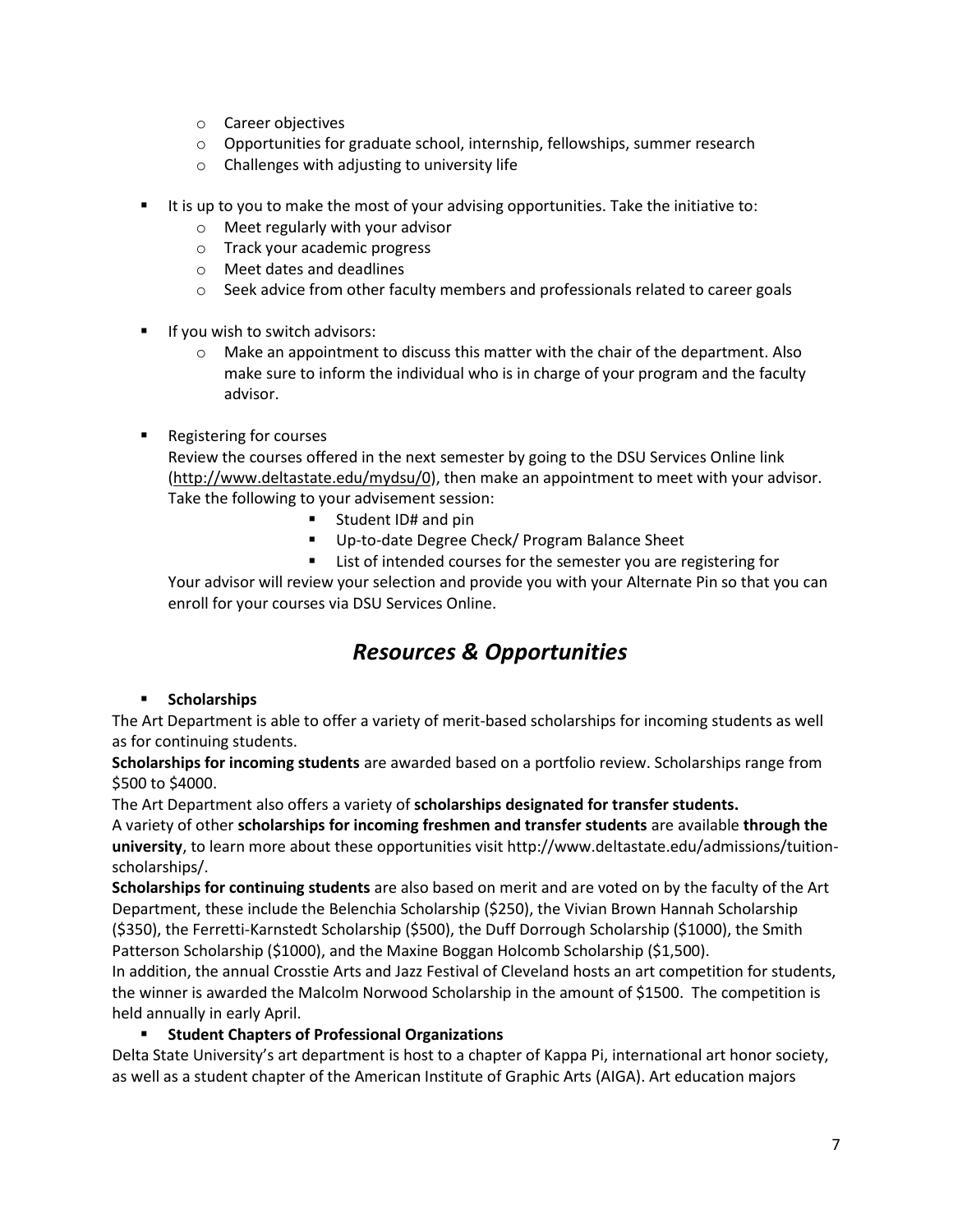become members of the Mississippi Arts Education Association (MAEA) and the National Arts Education Association (NAEA).

## **Museum Trips and Study Abroad Programs**

The department regularly organizes trips to museums, studio visits or visits to graphic design companies to afford students an opportunity to experience historical and contemporary works of art first hand and allow students a behind-the-scenes look at the professional art world.

Annual Museum Trip: The department organizes an annual day-long field trip to area museums such as the Brooks Museum and the Dixon Gallery and Gardens, Memphis, TN or the Mississippi Museum of Art, Jackson, MS. This trip is funded by the department and free to all art majors.

Multi-day Museum Trips: The department regularly offers multi-day field trips to major art centers in the United States such as Chicago, Houston, New York, St. Louis, or Washington, DC. Students may earn up to 3 hours of course credit for participating in any of these trips.

International Travel: The department also offers opportunities for international travel to experience or create art. We have organized trips to Florence, Italy, Turkey, Vienna, Austria, Brazil, and Jamaica in the past. Students may earn course credit for participating in any of these trips.

### ▪ **Exhibition Opportunities**

*DSU Annual Juried Student Exhibition*: The department organizes an annual juried student exhibition which provides students with an opportunity to gain professional experience and receive feedback on their work from an art professional outside the department. In addition, up to \$4000 in prize money is awarded to the best entries in a variety of categories. Submissions are due mid-February; the exhibition opens in early March.

The DSU Kappa Pi Chapter organizes a juried exhibition, the *Salon des Refusés*, drawing from the work that was not selected for the Annual Juried Student Exhibition in the Holcomb-Norwood Annex. *Mississippi Collegiate Exhibition*: Students may also enter work into the Mississippi Collegiate Exhibition, a state-wide juried exhibition of student work. The department will assist students with photographing their entries and delivering the work to the exhibition venue. Submissions are due in early December; the exhibition runs from January to March.

### ▪ **Academic Services**

**The Student Success Center**, located in Union 309, offers a variety of services to support DSU students such as free tutoring, classes on learning strategies, time management, stress management, and general study skills. The Student Success Center also offers programs designed specifically for international students as well as for student athletes. The Student Success Center's lab provides access to computers and a quiet study space.

**The Writing Center**, located in Kethley Hall 201, is a great resource for students wanting to improve their writing skills. The Writing Center offers individual assistance at all stages of the writing process, including: brainstorming, discovering a thesis, organizing and developing an argument, sentence structure, documentation style, and resumes and letters of application.

## *Department's Expectations of Students*

### ▪ **Time Commitment**

Successfully progressing through your program requires serious time commitment outside of the classroom. You should expect to spend at least 4 hours per week on class projects outside of class for each foundation course, and 6 to 9 hours per week for each upper level course.

▪ **Working Outside of Class**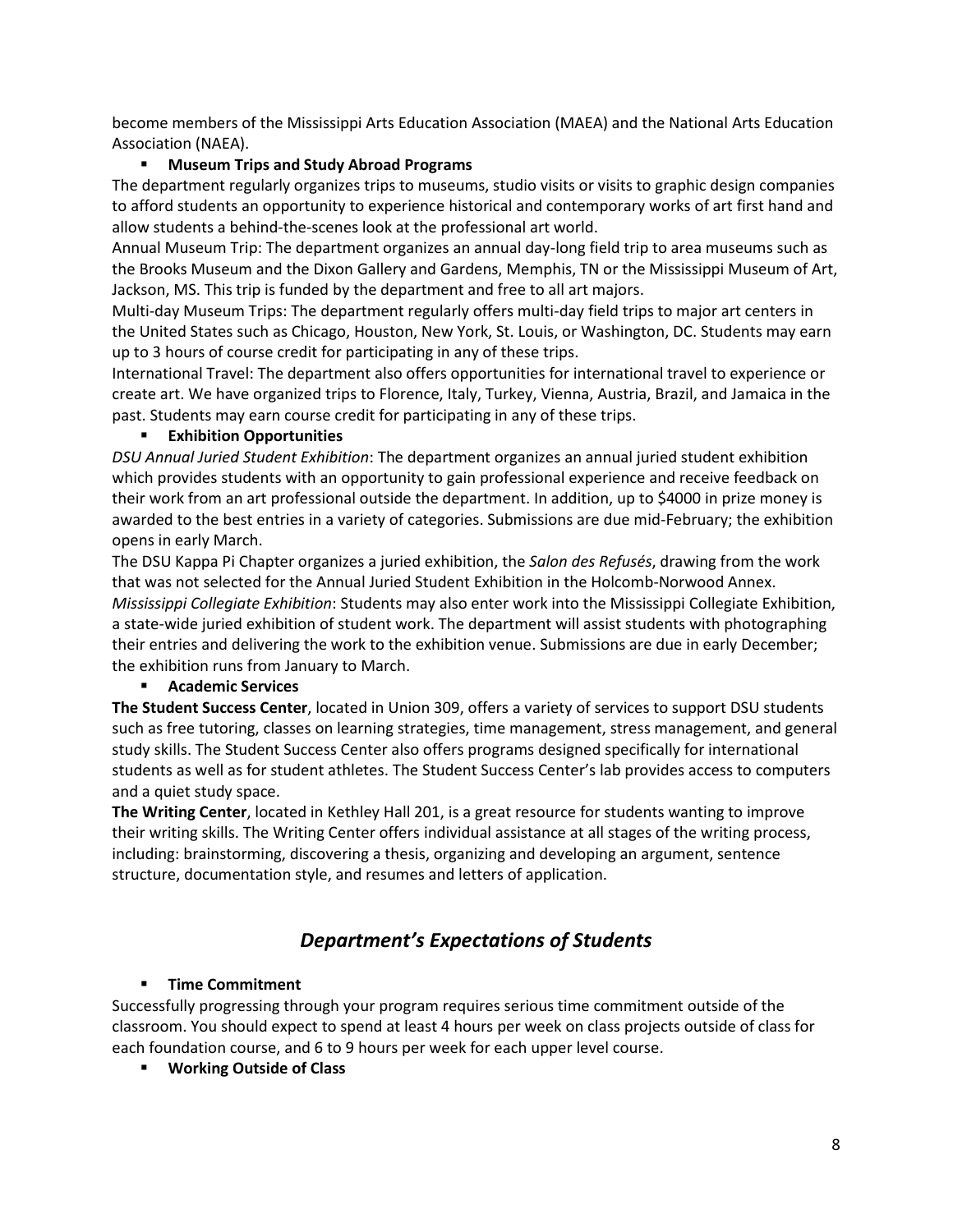Students are expected to develop professional habits before they advance to the BFA Review, which includes working not just on class projects, but practicing their skills and pursuing independent projects outside of class and over the winter and summer breaks. Students will be asked to show documentation of independent work at their BFA Reviews.

## ▪ **Attendance at Art Department Events**

The department organizes 6 exhibitions annually at the Fielding Wright Art Center as well as guest lectures and workshops by artists and art professionals to expose students to different perspectives. Students are expected to attend all openings and guest lectures.

## ▪ **Documenting Your Work**

You are expected to present photographic documentation and examples of your work at your BFA Review to document your progress. You may also need images of your work to apply for various opportunities such as scholarships, internships, exhibition opportunities, or jobs. Thus, it is recommended that you safely store the artwork you are most proud of as well as make photographic records of all your work.

The department has a photo stand that is available to students and you also may check out cameras to photograph you work. Make sure to keep your photographic records in a safe place. All DSU students have access to a personal storage space on Canvas called "Portfolio," which would be a good place to store copies of your images.

## *Department Attendance Policy*

**Attendance is mandatory** for all classes.

In **a course that meets twice a week**, you are allowed up to three absences for any reason – oversleeping, sickness, doctor's appointments. For any absence beyond three, one letter grade will be deducted from your overall grade. If you have more than 5 absences, you will receive a failing grade for the course.

In **a course that meets only once a week** you are allowed up to one absence for any reason – oversleeping, sickness, doctor's appointments. For any absence beyond one, one letter grade will be deducted from your overall grade. If you have more than 3 absences, you will receive a failing grade for the course.

**Students who miss class are responsible to inform themselves of any assignments or announcements made in class**. Inform the instructor beforehand if you have to miss any tests or assignments due dates for reasons of illness or emergency and see them as soon as possible to make arrangements to make-up tests or assignments.

**Make-ups** will be given only if you bring a written medical excuse or an official excuse from the dean.

## *Communication*

All students at Delta State University are provided with a university email account. This email is the primary way by which the university and the art department communicates with students. BFA students are responsible for information regarding program changes, health and safety, and other important and timely notifications communicated to them through their DSU email accounts. As such, it is important that you check your DSU email at least once a day.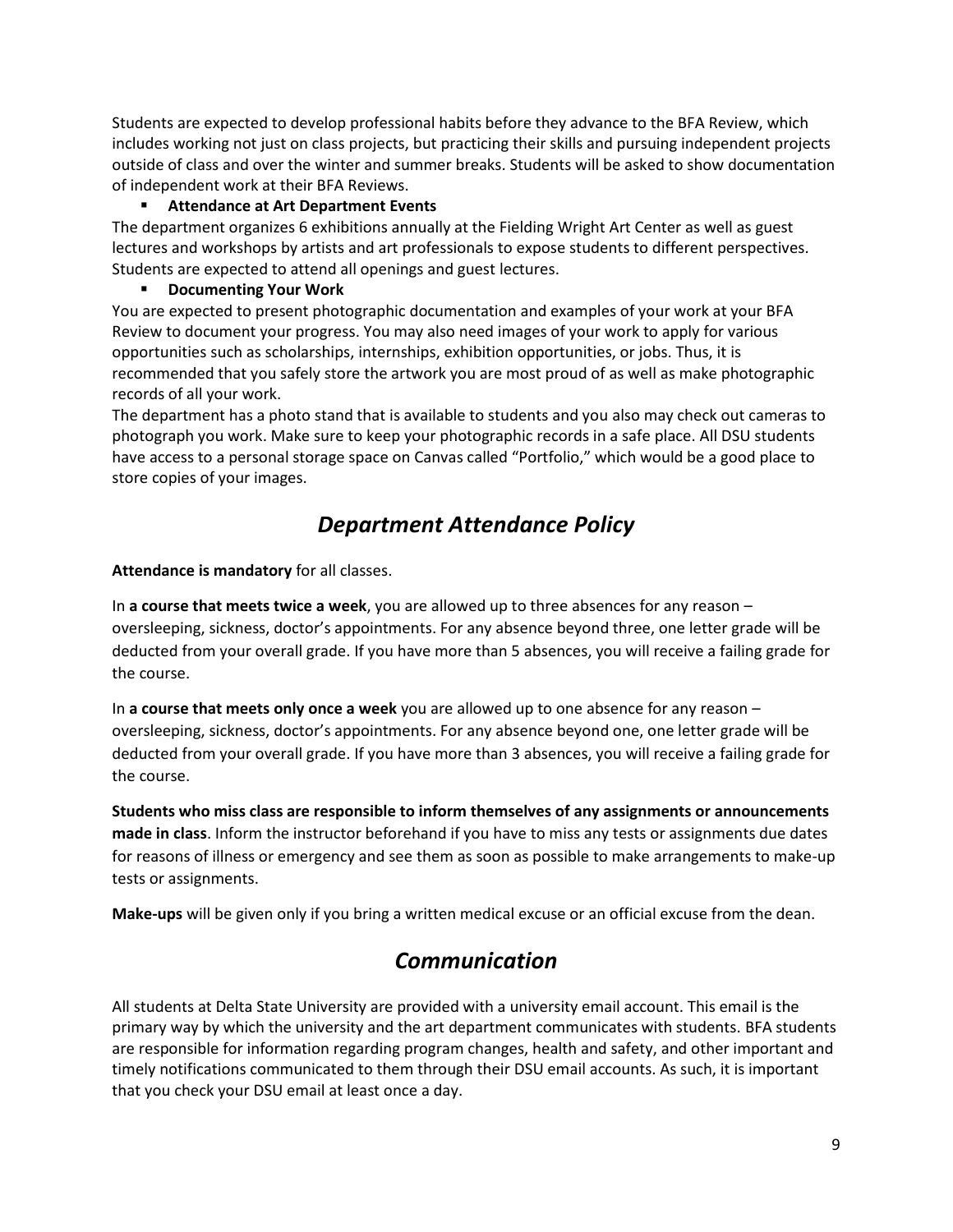# *Guidelines for Use of Department's Facilities & Resources*

## **Use of Studio Spaces and Equipment**

Students have 24-hour access to all studio spaces and equipment when no classes are in session. Being able to use studio spaces and equipment is a privilege, you are expected to treat facilities and equipment with care and respect. Violations may lead to the loss of your studio privileges and withholding of grades.

Studio spaces are equipped with number locks for the safety of students working there after hours. When you enroll in a class your will receive a code for those studio spaces.

- Make sure to abide by studio rules (rules for individual studio spaces are listed below)
- clean the area you have been using before you leave for the day,
- only use equipment you have been trained to use and you have permission to use, if you need to use equipment you have not been trained on, make an appointment with the faculty in charge of the area to get training,
- clean and return equipment to their proper place after use,
- never remove equipment from the studio to which it belongs,
- be respectful of other students' work in the studios,
- share space with other students,
- report any accidents, broken or malfunctioning equipment to the faculty in charge of the area immediately, and label broken or malfunctioning equipment to avoid accidents.
- Never give your access code to other students and never prop open outside doors to prevent unauthorized persons from entering, report unauthorized persons in studio areas to the faculty in charge.

### **Lockers**

The department offers lockers to store the projects you are working on, materials and tools. Some studio spaces have lockers in the studio itself, these are usually assigned to students for the duration of a class and have to be cleaned out at the end of the semester.

The department also has a number of lockers in the hallways that you may use. See the department secretary to reserve one of these lockers. These lockers too are usually assigned for the duration of a semester.

### **Studio Usage and Studio Safety Rules for Specific Areas**

### **Ceramic Studio**

- **Safety Guidelines**
	- $\circ$  Clay dust and various glaze materials contain free silica which is hazardous with repeated inhalation therefore dust masks are required for mixing clay and glazes as well as other processes that create dust. Training in class will additionally cover which colorants should be handled with gloves.
	- $\circ$  You are not to use materials or operate equipment on which you have not been trained at DSU or been assigned by the instructor.

### **Digital Media Arts Lab**

### ▪ **Studio Rules**

- o Digital Lab is for students currently enrolled in a Digital Media Arts course.
- o Please no eating or drinking at the computers.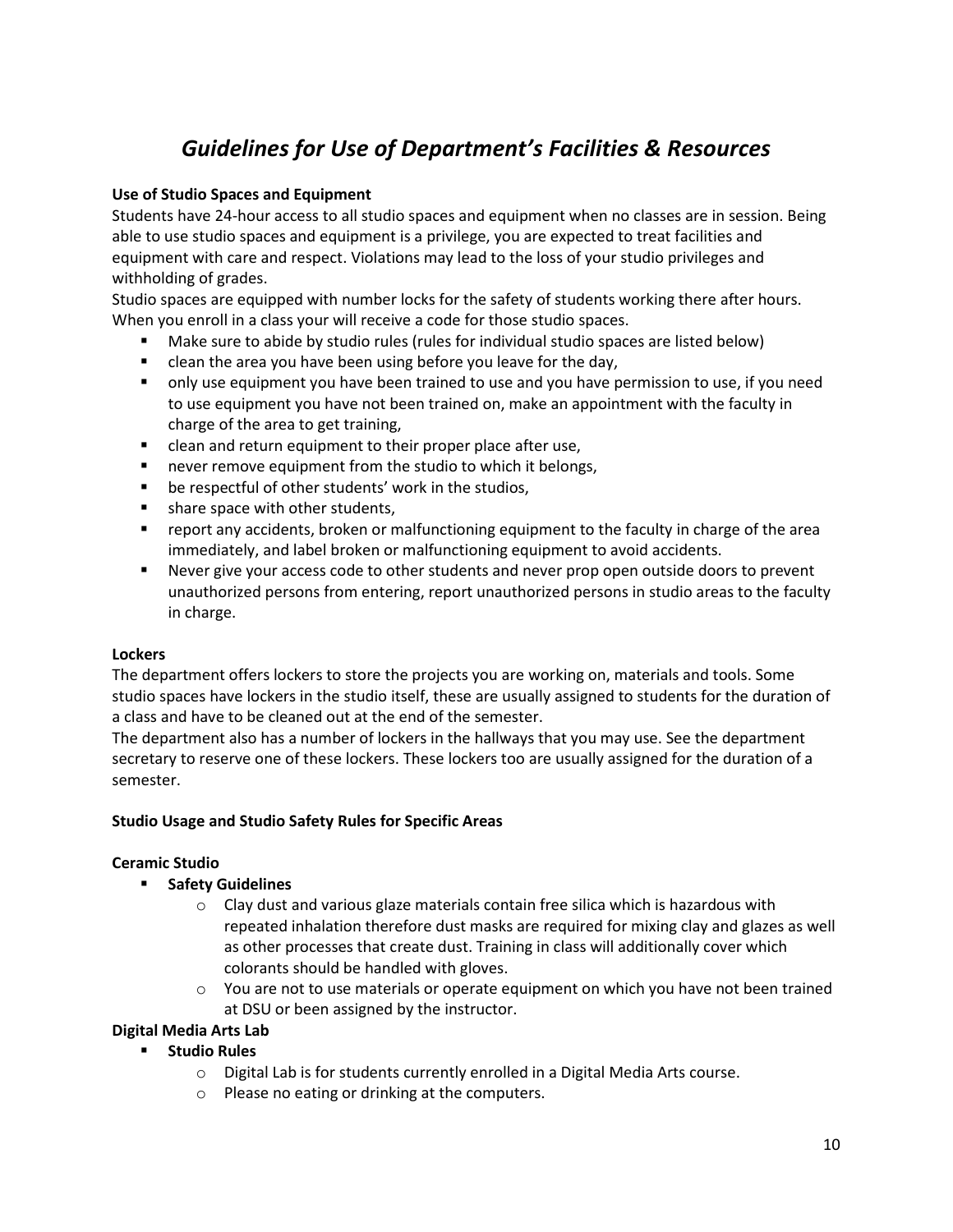- $\circ$  DO NOT save your personal projects on the desktop. The computers are wiped by OIT at random
- **Equipment Check-out Policy** 
	- $\circ$  Only students currently enrolled in a DMA course may check out equipment.
	- $\circ$  You are responsible for the equipment once it has been checked out in your name. You will be accountable for any lost or broken equipment. This can negatively affect your grade, ability to register for classes, and graduate.
	- $\circ$  Equipment check-out is based on a tier system, students enrolled in ART 235 and ART 334 (Tier One) have priority over students enrolled in all other DMA courses (Tier Two).

## **Fibers Studio**

- **Studio Rules**
	- o Students must use cutting mats when using X-Acto knives.
	- o Dying additives to be made only by the instructor.
	- o Chemicals are only to be refilled by instructor.
- **Safety Guidelines**
	- o All accidents must be reported to instructor immediately. Safety hazards will be introduced at the beginning of each project.
	- o While running, the beater must not be left unattended.
	- o While cooking fibers, stove must not be left unattended.
	- $\circ$  Gloves, aprons and respirators must be worn when handling additives and colorants.

## **Graphic Design Labs**

### ▪ **Studio Rules**

- o Be respectful to others
- o Be professional
- o Clean up after yourself
- $\circ$  Do not use spray cans (paints, adhesives, crystal clear, etc.) in the building
- o Keep personal work saved on the school computer hard drives to a minimum
- o All of your work should be saved to **no less** than two different locations (Hard drive, One drive, Google drive, Thumb drive, external hard drive, etc.)

### **Safety Guidelines**

o Wear protective eyewear when using x-acto knives

### **Painting Studio**

- **Studio Rules**
	- o Never spray anything in the painting studios.
	- o Always clean up after yourself.
	- o Never leave your materials unattended.
	- $\circ$  Don't pour any paint down the sink.
	- o Turn the lights off if you are last leaving the studios.
	- o Take initiative to clean up.
	- o Put up the drawing benches at their designated area.
	- o Put up the easels at their designated area.
	- o Never share the building codes with non-art majors.

### **Photography Studio**

- **Studio Rules**
	- o Students should always clean up after themselves.
	- o Clean up spills
	- o Return equipment to its proper place
	- o Make sure that the lab is secure and locked when unattended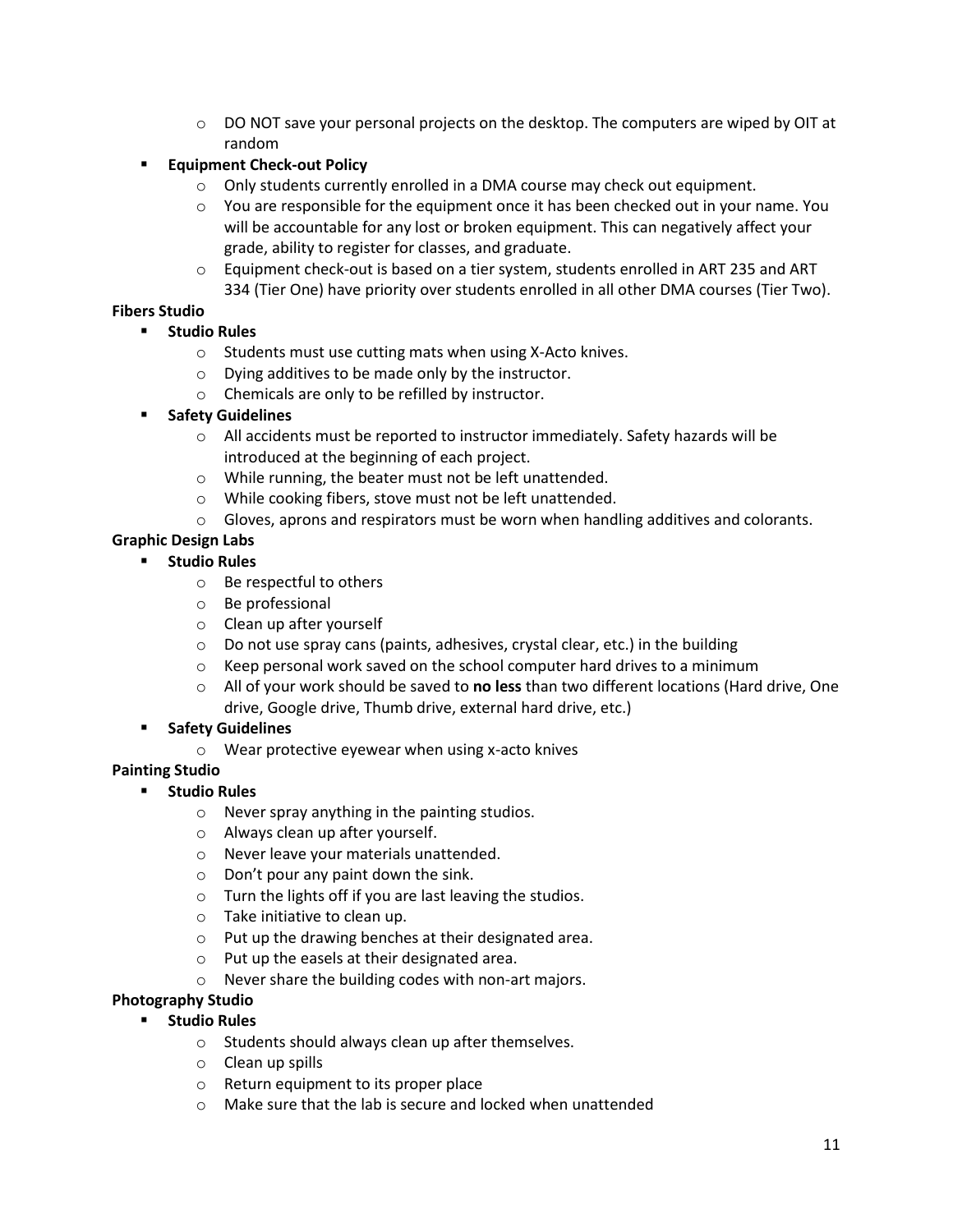## **Equipment checkout;**

- $\circ$  Film and digital cameras and tripods are available for loan to any student enrolled in the photography class in which the equipment is required. Students must provide all of the information requested on the *Equipment Loan Agreement* form in order to borrow equipment, available from the faculty member teaching their class.
- o Equipment should be returned in a timely manner or upon request,
- o Equipment should be returned in the same condition in which it was loaned.

## **Printmaking Studio**

- **Studio Rules**
	- o Students must use cutting mats when using X-Acto knives.
	- o Chemical rags must be disposed of in Chemical Waste Bin.
	- o Chemicals are only to be refilled by instructor.

## ▪ **Safety Guidelines**

- $\circ$  All accidents must be reported to instructor immediately. Safety hazards will be introduced at the beginning of each project.
- o Must be two students in room while operating electric press.
- o Gloves, aprons and respirators must be worn when handling chemicals.
- o Chemicals are color coded. Refer to posted sign for appropriate use.

## **Sculpture Studio**

- **Studio Rules**
	- $\circ$  The sculpture studio is to be used only by current students. Studio equipment cannot be used by anyone not enrolled in an art course.
	- o Safety training on all equipment is mandatory.
	- $\circ$  The sculpture studio is a cell phone free zone. If you must make a call, please do it outside.
	- $\circ$  Food and drinks are only allowed in the front classroom, but is not recommended due to the amount of chemicals and dust in the room. No food or drink allowed in the machine room.
	- $\circ$  Students are responsible for participating in a general shop clean up before they leave the room. The studio is a shared facility and any mess created while using the space must be cleaned before leaving. Failure to do so will result in the loss of access to the studio.

## **Safety Guidelines**

- o Students must be trained on all equipment before use.
- o Protective eyewear must be worn at all times.
- o Closed toed shoes must be worn in the studio at all times.
- o Hearing protection is recommended when tools are in use.
- o Tools should not be used if under the influence of drugs or alcohol.
- o No yelling or running in the machine room.
- $\circ$  Students must be considerate, thoughtful, and careful when using tools in the shop.
- $\circ$  Common sense and good judgment are critical to keep students safe in this studio.

## ▪ **Rules for Using the Studio After-hours**

 $\circ$  Students have 24-hour access to the studio space and all rules and safety guidelines must be followed at all times. Failure to do so will result in the loss of access to the studio.

# *Safety on Campus*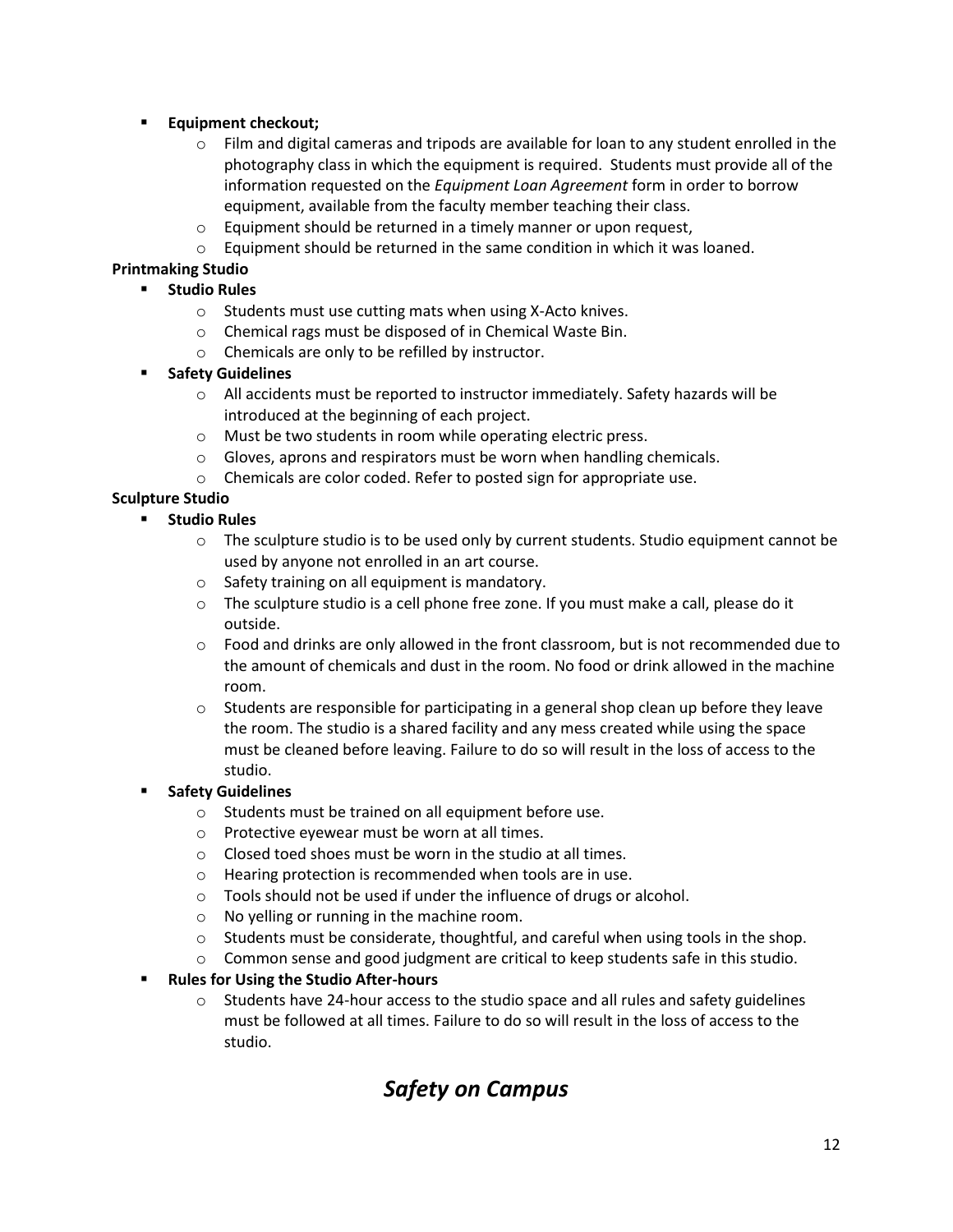#### **Using the Building After-Hours**

- Do not leave outside doors open
- Do not share building door code with others

#### **What to Do in an Emergency When No Faculty Are Present**

In an emergency: CALL CAMPUS POLICE – 662-846-4155

Steps to Emergency Calls:

1. When calling for emergency services, try to remain calm. Never leave a seriously injured person alone. You should shout for assistance. Only when it is obvious there is nobody around to help should you leave the victim long enough to get assistance.

2. Identify yourself and the place or building where help is needed.

3. DO NOT HANG UP—The operator/dispatcher will want to get further information from you and relay this data to the emergency vehicles in route to your location.

**Emergency Phones** are located on the first floor of both Art Department buildings by the elevators with the campus police number visible.

Other phone numbers:

DSU Health Center ..................................662-846-4630 DSU Counseling Center..........................662-846-4690 Mississippi Poison Control......................1-800-222-1222 National Suicide Prevention Lifeline.......1-800-273-TALK (8255) Bolivar Medical Center ..................662-846-0061 North Sunflower Medical Center.............662-756-4000

#### **OKRA Alert**

DSU's emergency text messaging system. All cell phone numbers in the student information system have been automatically enrolled. An emergency text will be sent in cases of extreme weather, lifethreatening incidents on campus, or important immediate changes that affect the entire University. To verify that you are receiving the alert service log onto DSU Online Services.